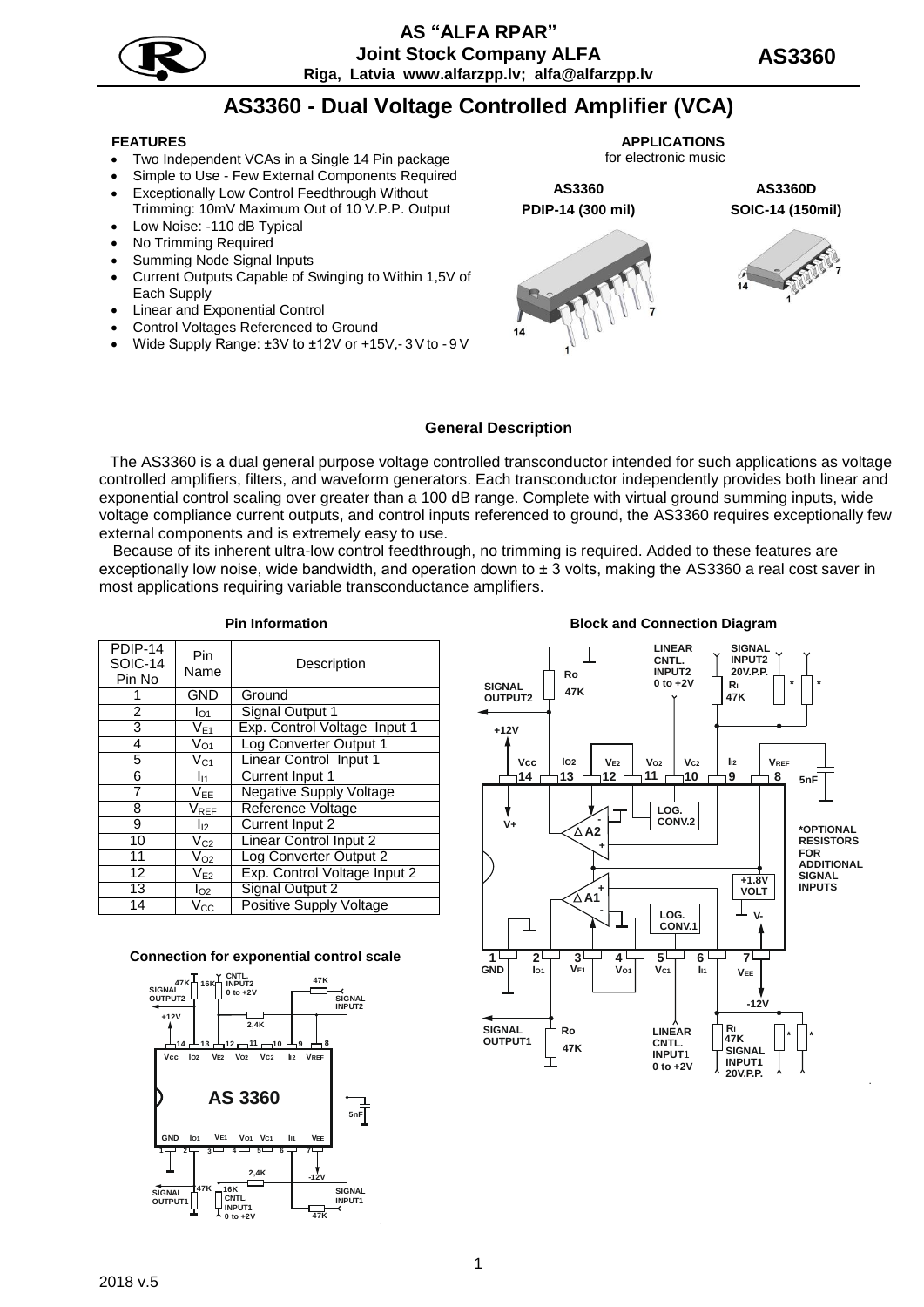

#### **Absolute Maximum Ratings**

| Voltage Between $V_{CC}$ and $V_{EE}$ Pins   | 26V                                   |
|----------------------------------------------|---------------------------------------|
| Voltage Between V <sub>CC</sub> and GND Pins | $+3V$ to $+16V$                       |
| Voltage Between V <sub>EE</sub> and GND Pins | $-3V$ to $-16V$                       |
| Linear Control Voltage                       | $-2V$ to $+2.5V$                      |
| <b>Exponential Control Voltage</b>           | $-2V$ to $+2.5V$                      |
| Storage Temperature Range                    | $-55^{\circ}$ C to 150 $^{\circ}$ C   |
| <b>Operating Temperature Range</b>           | - 25 $^{\circ}$ C to +75 $^{\circ}$ C |

#### **Typical Electrical Characteristics**

 $V_{CC}$ =+12V  $V_{EE}$  = -12V  $T_{A}$ = 20°C

| <b>Parameter</b>                                    | Min.           | Typ.                     | Max.                     | <b>Units</b>      |
|-----------------------------------------------------|----------------|--------------------------|--------------------------|-------------------|
| Control Range, Linear and Exponential               | 100            |                          |                          | dB                |
| <b>Control Scale Factor</b>                         |                |                          |                          |                   |
| Exponential <sup>1</sup>                            | $+2.7$         | $+3$                     | $+3,3$                   | mV/dB             |
| Linear                                              | 48             | 52                       | 56                       | %/V               |
| Group *                                             | 55             | 60                       | 66                       |                   |
| <b>Tempco of Control Scales</b>                     |                |                          |                          |                   |
| Exponential                                         | $+3000$        | $+3300$                  | $+3600$                  | ppm               |
| Linear                                              |                | ±250                     | ±750                     | ppm               |
| <b>Control Scale Error</b>                          |                |                          |                          |                   |
| Exponential <sup>2</sup>                            |                | 0,6                      | $\overline{2}$           | dB                |
| Linear                                              |                | 3                        | 6                        | %                 |
| Maximum Cell Current Gain <sup>3</sup>              | 0,9            | 1                        | 1,1                      |                   |
| Maximum Signal Input and Output Current             | ±300           | ±400                     | ±500                     | μA                |
| Signal Input Offset                                 | $-10$          | 0                        | $+10$                    | mV                |
| Control Feedthrough Without Trim <sup>4</sup>       |                | ±0.07                    | ±0.3                     | μA                |
| Total Harmonic Distortion <sup>3</sup>              | $\blacksquare$ | 1                        | 3                        | $\frac{1}{2}$     |
| Output Noise Current <sup>5</sup>                   | ä,             | 0,4                      | 1,2                      | nA R.M.S.         |
| Signal Current Bandwidth                            | $\overline{2}$ | $\overline{5}$           | $\overline{\phantom{a}}$ | <b>MHz</b>        |
| Signal Current Slew Rate <sup>3</sup>               | 0.5            | 1.5                      | $\blacksquare$           | $mA/\mu S$        |
| Crosstalk Between VCAs <sup>6</sup>                 | $-80$          | $-90$                    | $\blacksquare$           | dB                |
| Signal Attenuation for Linear Control Input = $0V7$ | 70             | 80                       | ٠.                       | dB                |
| Linear Control Voltage for Maximum Gain             | 1,6            | 1,7                      | 1,8                      | $\vee$            |
| Exponential Control Voltage Range,                  |                |                          |                          |                   |
| Referred to VREF (Pin 8)                            | $+20$          |                          | $-280$                   | mV                |
| Control Input Bias Current                          |                |                          |                          |                   |
| Exponential <sup>3</sup>                            | $-0,3$         | $-0,8$                   | $-1,5$                   | μA                |
| Linear                                              | $-0,5$         | $-1,6$                   | $-4$                     | μA                |
| Output Impedance <sup>3</sup>                       | $\overline{5}$ | 12                       |                          | <b>MOhm</b>       |
| Output Voltage Compliance <sup>3</sup>              | $V_{EE}+1.2$   | $\blacksquare$           | $Vcc-0.8$                | $\vee$            |
| Reference Voltage (Pin 8)                           | 1,6            | 1,7                      | 1,8                      | $\vee$            |
| Positive Supply Voltage Range <sup>8</sup>          | $+3$           | $\overline{\phantom{0}}$ | $+16$                    | $\overline{\vee}$ |
| Negative Supply Voltage Range <sup>8</sup>          | -3             |                          | $-16$                    | $\vee$            |
| <b>Supply Current</b>                               | 3,8            | 4,8                      | $\overline{6}$           | mA                |

**Note 1**. Current gain is - 20dB to - 80dB. Control voltage is referenced to pin 8.

**Note 2.** Best straight line. Most of this error occurs at range extremities.

**Note** 3. Output Signal Current is ±100µA.

**Note** 4. Over entire control range. Signal input is open.

**Note 5.** In 16 to 16KHz bandwidth.

**Note 6.** At 1KHz.

**Note 7.** For negative supply less than 12 volts, this attenuation is greater.

**Note 8.** Total supply voltage across chip should not exceed 26V.

#### **Specifications subject to change without notice.**

**AS3360**